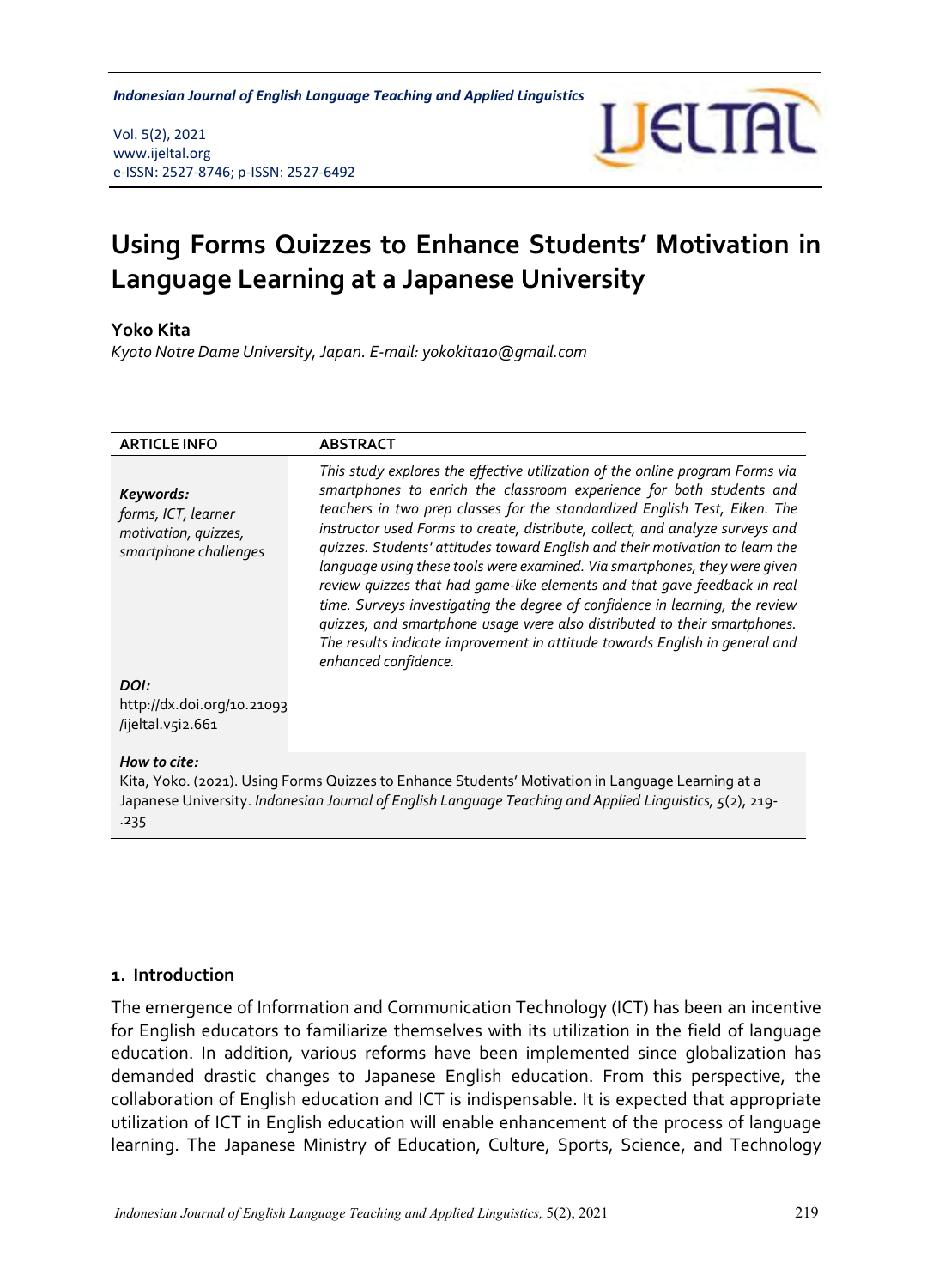(MEXT) has introduced various cases of the effective usage of ICT in English lessons (MEXT 2017; MEXT, 2018).

University educators also advocate for the utilization of ICT into lessons (Kaya, 2020; Kita, 2019; Kita, 2020; Mabushi, 2020; Milliner & Barr, 2017; Nakata, 2020; Nishiwaki, 2019; Takiguchi, 2018). Many universities provide Office 365 which includes Office Forms, Teams, OneDrive, and Outlook as well as fundamental software: Word, Excel, and PowerPoint. However, various kinds of applications (apps) that support ICT education are available online free of charge. University educators and students can easily download apps on mobile devices and PCs.

The gradual pervasion of ICT has also changed the data collection style from paper-based to online. Surveys created by Google Forms and Microsoft Forms are used to collect information and data from users. Recently, conference attendance records have been collected through Google Forms or Microsoft Forms. Google Forms and Microsoft Forms, formerly called Office Forms, are probably the most commonly used versatile tool in creating questionnaires for surveys. Nakamura & Nakamura (2019) report the practical usage of Google Forms in collecting lesson questionnaires. Microsoft Forms (Forms) is available to Office 365 Education users such as university staff and students, and users with a Microsoft account. Microsoft (2020) introduced the benefit of using Forms with the following:

With Microsoft Forms, you can create surveys, quizzes, and polls, invite others to respond to it using almost any web browser or mobile device, see real-time results as they submitted, use built-in analytics to evaluate responses, and export results to Excel for additional analysis or grading.

University teachers can sign in with their Microsoft 365 university account and create a new form or quiz. When sharing new forms or new quizzes with their students, teachers send a QR-code for their forms. Using mobile phones and scanning the QR code sent by teachers, students can easily access the forms or quizzes to respond and submit their answers. The results of the quizzes pop up on their smartphones immediately so students can get test results promptly. Accumulating small successful experiences might enable students to gradually enhance learning motivation. Teachers can also see response summary information and individual results for quizzes or surveys (Microsoft, 2020).

In regard to mobile devices promoting ICT associate education, smartphones and tablets are pervasive in Japanese university students' lives. It is reported that 99 % of university students own smartphones (Mobile Society Research Institute, 2019). On the other hand, approximately 70% of university students own personal computers (PC) in 2020 (TesTee, 2020). Oshikiri (2020) mentions that 23% of university students at his university own tablets. He also reports that during the Covid-19 pandemic, 20 % of students attended university online lessons via smartphone. Many university instructors attempted online classes via PC during the Covid-19 pandemic in early 2020; however, the initial issue was that some students could not access online lessons due to lack of PCs, which might have interfered in promoting online lessons.

Ishihara (2019) explicitly suggests the importance of English language learning enhanced with smartphones. He also emphasizes that education should foster autonomous learners who are motivated in language learning inside and outside of classes. It implies that ICT,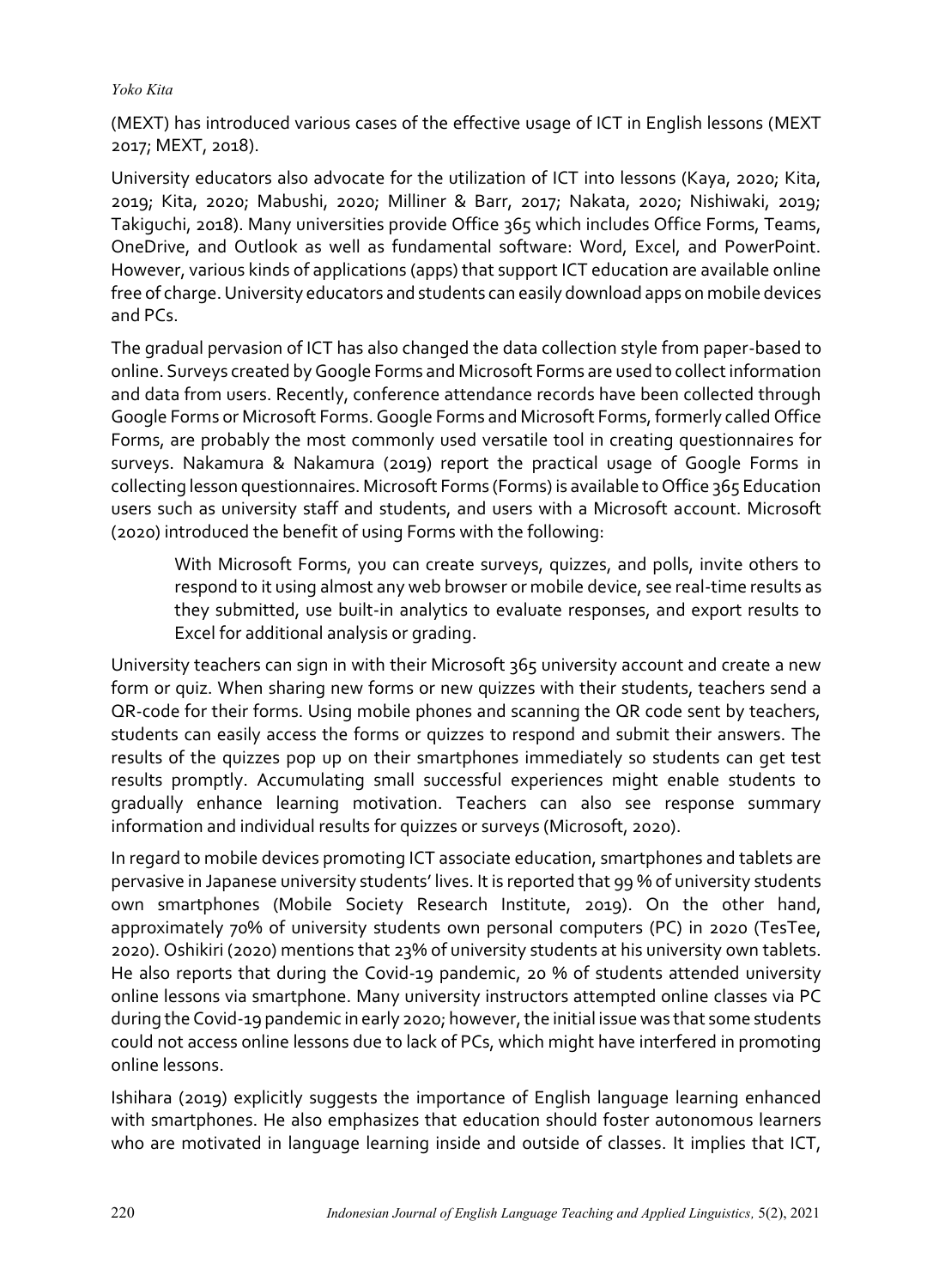particularly smartphones, has the potential to be a useful tool in enhancing students' motivation leading to the promotion of language proficiency. In a case study involving smart phone usage, Yamauchi (2017) draws attention to students' engagement with Kahoot, an online game-based classroom response system.

Some case studies on effective smartphone usage in language learning have been reported (Yamaguchi,2017; Ishihara, 2019; Oshikiri,2020). On the other hand, there are fewer studies on Forms usage in English lessons. Although studies on Google Forms and Office Forms as data collection systems have been published (Amazaki, 2018; Unser-Schutz, 2019; Yuji, 2020), Forms usage in language learning should be explored more. Therefore, this study attempts to implement the effective usage of Office Forms via smartphone in the classroom, especially using review quizzes to enhance student's motivation in language learning.

This study sets out to answer the following research question:

1. How can we utilize Microsoft Forms (Forms) in English lessons?

2. What are the perceptions of Liberal Arts English students about using quizzes via smartphone? 1) Does it help students to build confidence for Eiken Grade Pre-2 & 2 vocabulary and grammar skills? 2) Does it help to enhance the student's motivation in language learning? 3) Does it help students to like English better than before?

#### **2. Literature review**

The following section briefly reviews studies on three main points regarding: 1) The relationship between motivation and language learning; 2) The usage of smartphones and ICT in language learning; 3) The usage of Forms in language learning

## **2.1 Language learning and motivation**

In language learning, motivation is often considered an important factor in determining success (Dörnyei, 1994; Tsumura, 2010; Tsumura, 2011; Yoshida, 2009; Yamato & Mikami 2012). Extrinsic and intrinsic motivations are widely acknowledged. However, Yoshida (2009) explicates a motivation, which is the condition of lacking motivation in language learning. She mentions that motivation, extrinsic motivation, and intrinsic motivation are all connected but rather in different stages. Upon reaching the stage "Identified regulation," learners will be motivated to study a language for their personal interest and value.

Yamauchi (2017) discusses how low English proficiency learners tend to have a negative attitude towards English learning due to a lack of successful experiences in learning English and failed tests while in school. One easily conceivable possibility for students to be demotivated is if they are continuously experiencing getting low grades, or being embarrassed during English classes. In Japan, English learning formerly began at the age of twelve at secondary school; however, English lessons nowadays start at the age of nine. The longer students are exposed to unsuccessful learning experiences, the further they are demotivated toward English learning. University educators reported the following:

One of the resulting factors was a motivation, which positively correlated with an aversion to making an effort, resistance to grammar and vocabulary learning, and anxiety about using English (Agawa et. al., 2011., 13).

They also state that "demotivated English learners tend to make less effort, which likely lowers their competence" (Agawa *et. al*., p14). Here is another important factor: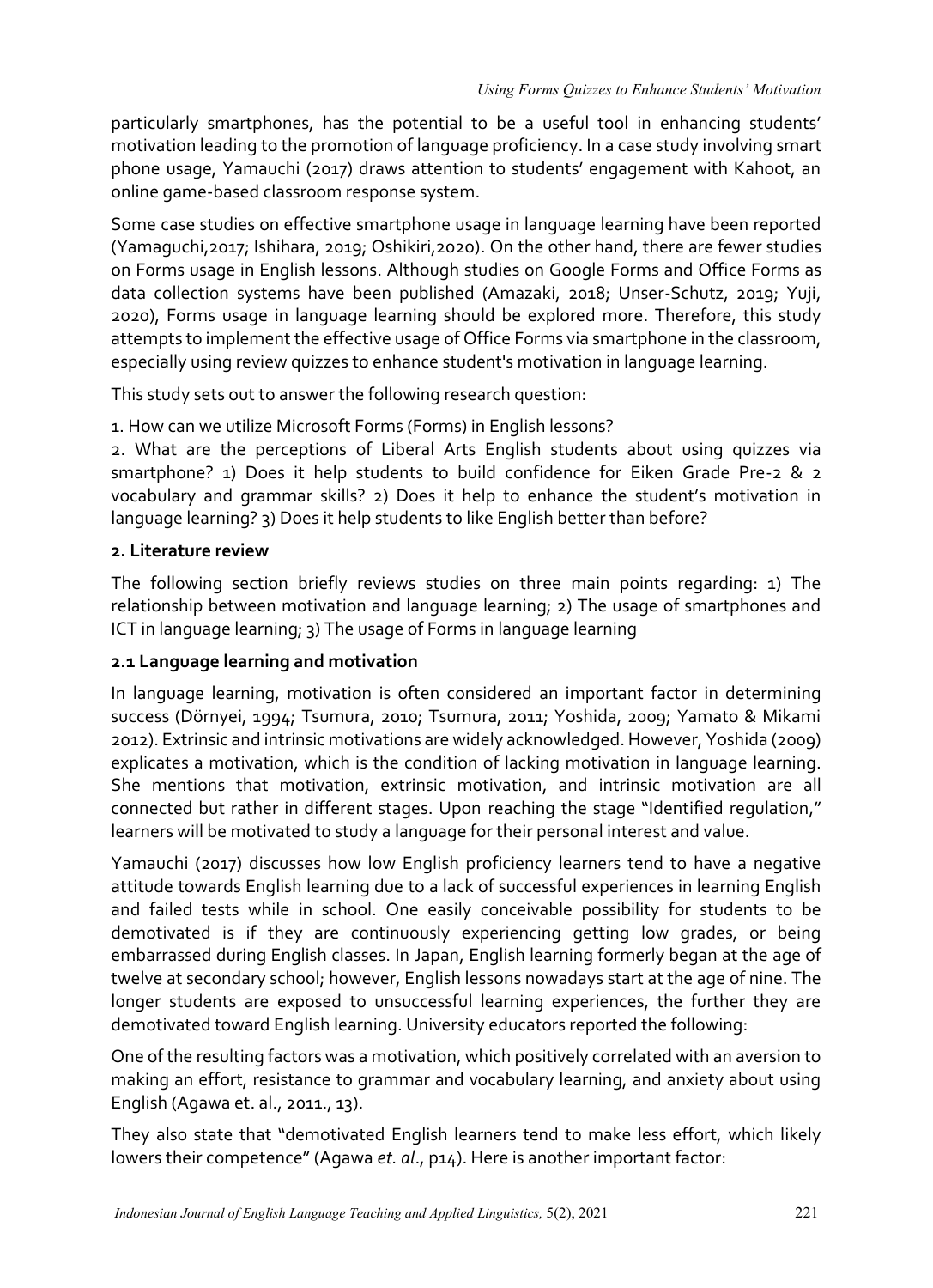the relationship between self-efficacy and language learners' grades (Templin, 1999). Selfefficacy is important due to its influence on an individual's performance. A person with high self-efficacy towards a task pays more attention, makes a greater effort, and is more persistent (Early & Lituchi, 1991; Lee & Bobko, 1994).

There is no doubt that the influence of self-efficacy is as valuable as enhancing motivation toward learning a language. It raises an important point. How should educators bring both of these elements into the classroom to improve the learner's experience?

# **2.2 The usage of ICT and smartphones in language learning**

In 2017, Academic eXchange for Information Environment and Strategy (AXIES) conducted a survey in 792 universities and found that 98.1% of universities systematically promoted ICT usage. On the other hand, for teachers individually, only 12.7% promoted ICT usage. Most of the ICT usage conducted at university lectures consisted of the following: PowerPoint, online materials and video, and Learning Management Systems. The utilization of mobile devices accounted for only 17.7%. Kaya (2020) noted the potential of mobile devices in university English classrooms.

Hinkelman, et. al. (2008) discusses mobile phone technology integration into open-source learning management systems for university general education classes. To illustrate students' interest in using a mobile phone as learning devices, they mention "Younger students seem to have an advantage in this field due to their extensive use of mobile phones" (Hinkelman *et. al.*, p 175). Houser & Thornton (2004) state university students show interest in mobile usage learning applications. They also discovered the speed at which university students input sentences into mobile phones.

In considering the usage of smartphones in English lessons, Ishihara (2019) advocates strongly for its benefits. He posits, "Smartphones are ideal tools for language learning due to their convenience, accessibility, combining voice and visual media information with portability" (Ishihara, 2019, p 48). However, he points out that efficient teaching methods and material development are still insufficient; teachers, therefore, need to work on them.

## **2.3 The usage of Forms in language learning**

Regarding Forms, the two most frequently used ones are Google Forms provided by Google LCC and Microsoft forms by Microsoft. Amazaki (2018) approaches the student's attendance system via smartphone and management via Google Forms. Yuji (2020) attempts the utilization of Microsoft Forms to collect prompt comments via smartphone during the lessons. Neither study has an accordance with English education; however, the efficiency of Forms in collecting data is exemplified. In Forms surveys, the Semantic Differential method seems to be used frequently.

Unser-Schutz (2019) provided students with video lessons embedded in Google Forms. His intent was for the students of a required speaking class to watch the videos and to conduct reviews at home for homework, thus allowing more time in class for productive and active exercises. Although realizing the benefits of the system, he pointed out the downside, which is it requires a big workload.

Kurasawa (2018) illustrates the diverse usage of Google Forms (Forms). When explicating practical usages in education, he summarizes the following three points. 1) Teachers create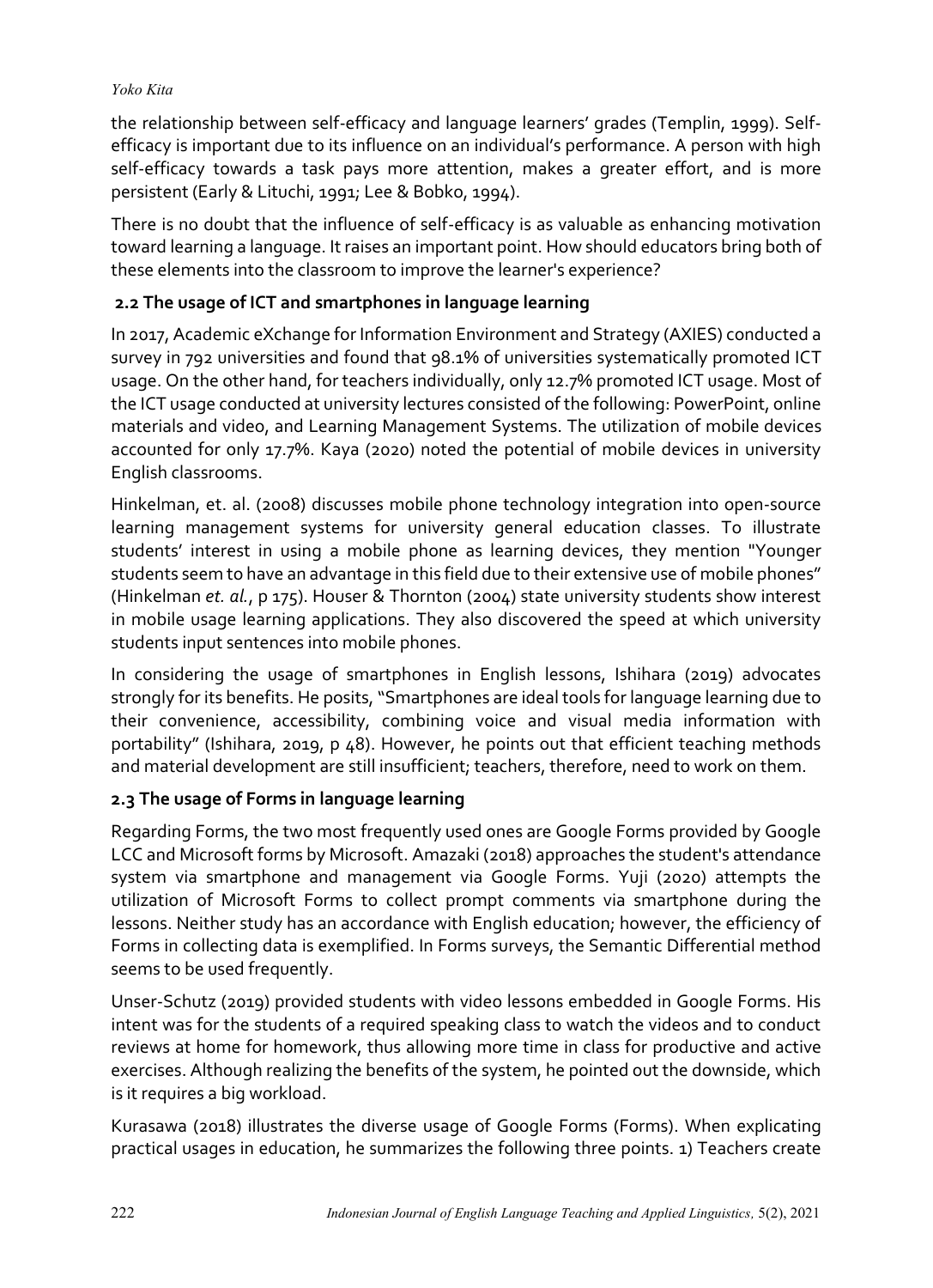surveys and polls and invite students and teachers to respond to them using web browsers and not paper-based responses. 2) Teachers create surveys for feedback questionnaires regarding current lessons and invite students to respond to them, which enables teachers to utilize them as lesson evaluations. In addition, responses to surveys are automatically collected into charts with real-time response information. 3) Teachers utilize Forms as basic tests and quizzes when setting distribution points and choice of the correct answers. He points out the downside of using Forms for tests. He mentions that teachers may face issues of not being able to confirm the students' attendance in the classroom during tests. Using mobile phones and scanning the QR code sent by teachers, there is a possibility that students can easily access the quizzes to respond and submit their answers without physically being in the classroom. Therefore, it is difficult for teachers to utilize Forms for regular testing. However, he maintains that "It is meaningful to use Forms as quizzes to review lessons."

Regarding the benefits of the usage of Forms in closed-response questions, Milliner & Barr (2017, p 77) stated the following:

The answers are displayed in a clearly labelled pie chart…Learners seem to engage with these activities because the feedback is quick, and the data is based on real content generated by the learners themselves.

Another promising study displayed the utilization of quizzes written using Google Forms when taking vocabulary assessment (Rylander, LeBlanc, Lees, Schipper, & Milne, 2018). They deem Google Forms a practical tool: "Google Forms allowed for ease in the creation and editing of questions… enabled the teacher-researchers to share information and divide workloads easily" (Rylander et. al., 2018, p 89).

In addition, Yamauchi (2018) conducted game-based classroom response systems. She concludes "Kahoot! could play an important role in helping low proficiency EFL learners by engaging them in learning." When conducting review quizzes, the researcher should take into consideration fun game-like elements. Current smartphone studies involving language learning have a focus on pedagogical aspects such as teaching vocabulary, grammar, and listening in addition to the use of social media apps (Agea & Ozdemir, 2013; Ishihara, 2019; Mabushi, 2020; Yamauchi, 2018; Sung & Poole, 2017).

## **3. Research Methodology**

## **3.1 Research Design**

Using classroom-based action research, this study intends to investigate ICT usage in Liberal Arts English at a Japanese university. This study was designed to determine to what extent the usage of ICT enhances students' motivation to learn English and monitor attitudes towards English in general. It involves utilization of Microsoft Forms (Forms) to monitor the perceptions of students about using quizzes via smartphone.

# **3.2 Site and Participants**

In this study, participants represented first-year university students at a teacher's college in Japan enrolled in Liberal Arts, English Reading I & II Courses for the spring and fall semesters in the 2019 academic year. English Reading, I is conducted in the spring semester: English Reading II is conducted in the fall semester. Both are in-class, face-to-face lessons. The participants are students at the Naruto University of Education. The age of the participants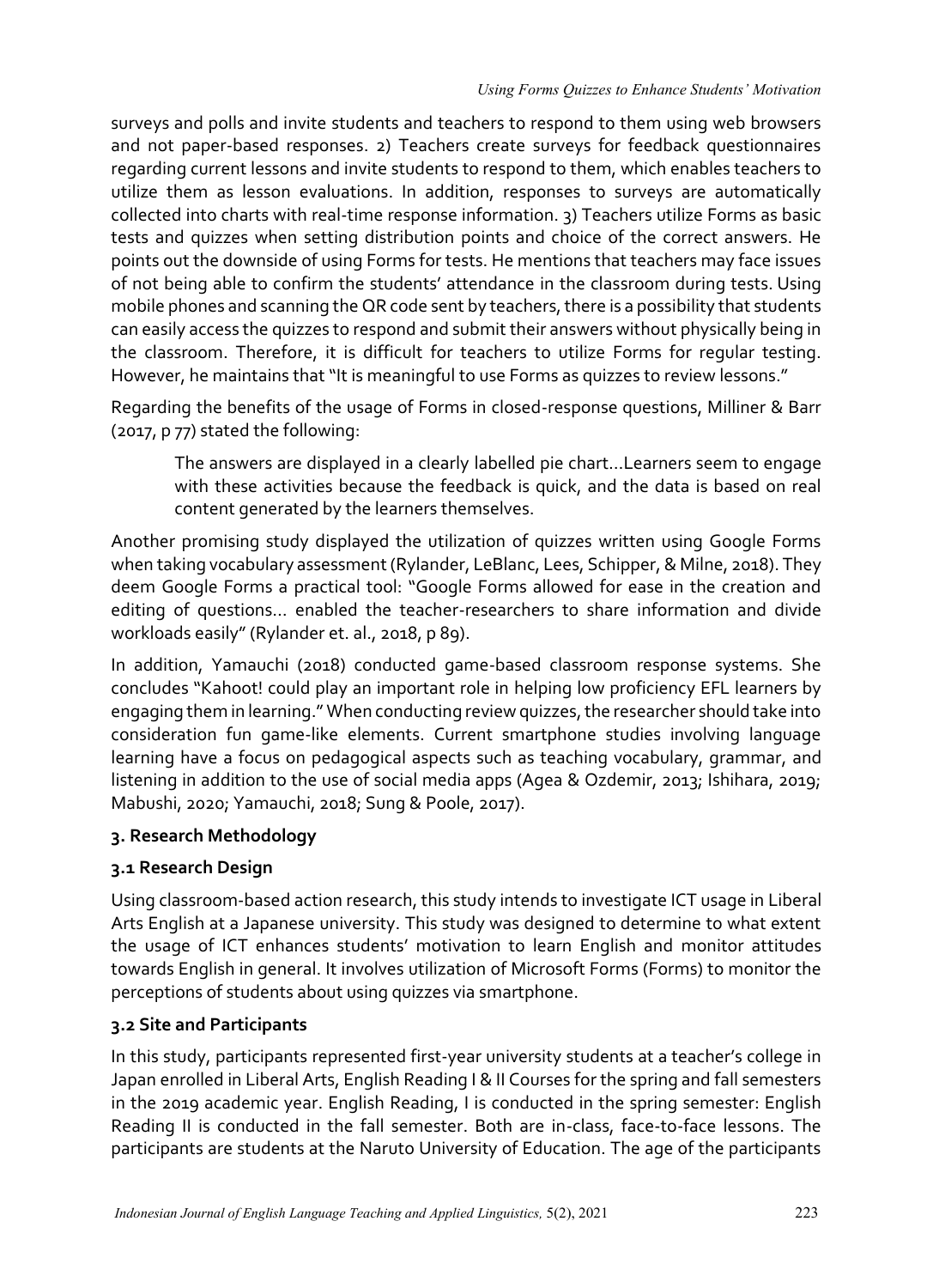ranged from 18 to 19. Approximately 120 undergraduate students in the first year were divided into three classes: Class A, B and C. Each class had approximately 40 students; however, the class sizes may have had slight variations depending on how many extra students they had who had failed the previous academic year. One instructor was assigned to each class; however, in the fall semester, these classes switched instructors.

The total participants in this study (n=74) were comprised of two groups of students. In the 2019 English Reading I Course, the researcher was in charge of class C, which consisted of 37 students (17 males and 20 females): the majors of the students were physical education, home-economics, social studies, technology, and special needs education. The percentage of students with Eiken Grade 2 or Grade Pre-2 English proficiency in the English Reading I course is 43.2 % according to the pre-course survey. In the 2019 English Reading II course, the researcher was in charge of Class A, which consisted of 37 students (16 males and 21 females): the majors of the students were math, music, school education, and English. The percentage of students with Eiken Test Grade 2 or Grade Pre-2 English proficiency in the English Reading II Course is 37.8 %: Grade Pre-1 level students account for 2.7%, according to the pre-course survey.

Students at the University of Education take the Teachers' Exams in the fourth year, although some students might qualify for an exemption from the English conversation test if they have previously passed the Eiken Test Grade 2. This is dependent on the prefecture and the level of the teachers' exam.

### **3.3 Procedure**

Reading I & II are part of a compulsory course worth two credits each semester in one academic year. The course is composed of 16 90-minute lessons. The course grades are based on 20% e-learning, 70 % for the two examinations, and 10% in-class assignments. Students are assigned to take the STEP EIKEN TEST (Eiken) at the end of each semester and are instructed to report the results to the university's Student Affairs Office.

Reading I Course Objectives are as follows: the goal is to develop the necessary knowledge and English proficiency to pass the Eiken Grade Pre2. The Reading II Course Objective: the goal is to develop the necessary knowledge and English proficiency to pass the Eiken Grade 2. The Eiken Grade Pre-2 and Grade 2 both consist of three sections: reading, writing, and listening at the first stage. The Reading section includes questions, sentence completion, fill in the gap dialogues, fill in the gap passages, and Q&A based on passages. In the English Reading I & II Courses, the same textbook is used in Class A, B and C. Instructors can use some supplementary teaching materials as well. The textbook provides four main practices: building up vocabulary and grammar knowledge, long and short reading passages, and writing and listening practice. During lessons, instructors focus on developing reading and listening skills for the Eiken.

Due to the students' different backgrounds in English learning, the researcher assessed the student's English Proficiency before beginning the study. In addition, the researcher surveyed the students' learning attitude and motivation: 1) students' attitude or motivation toward learning English 2) whether she/he likes English, 3) students' reasons for their like or dislike of English 4) confidence regarding Eiken Grade Pre-2 vocabulary and grammar skills and other sections. There has been much research about the relationship between motivation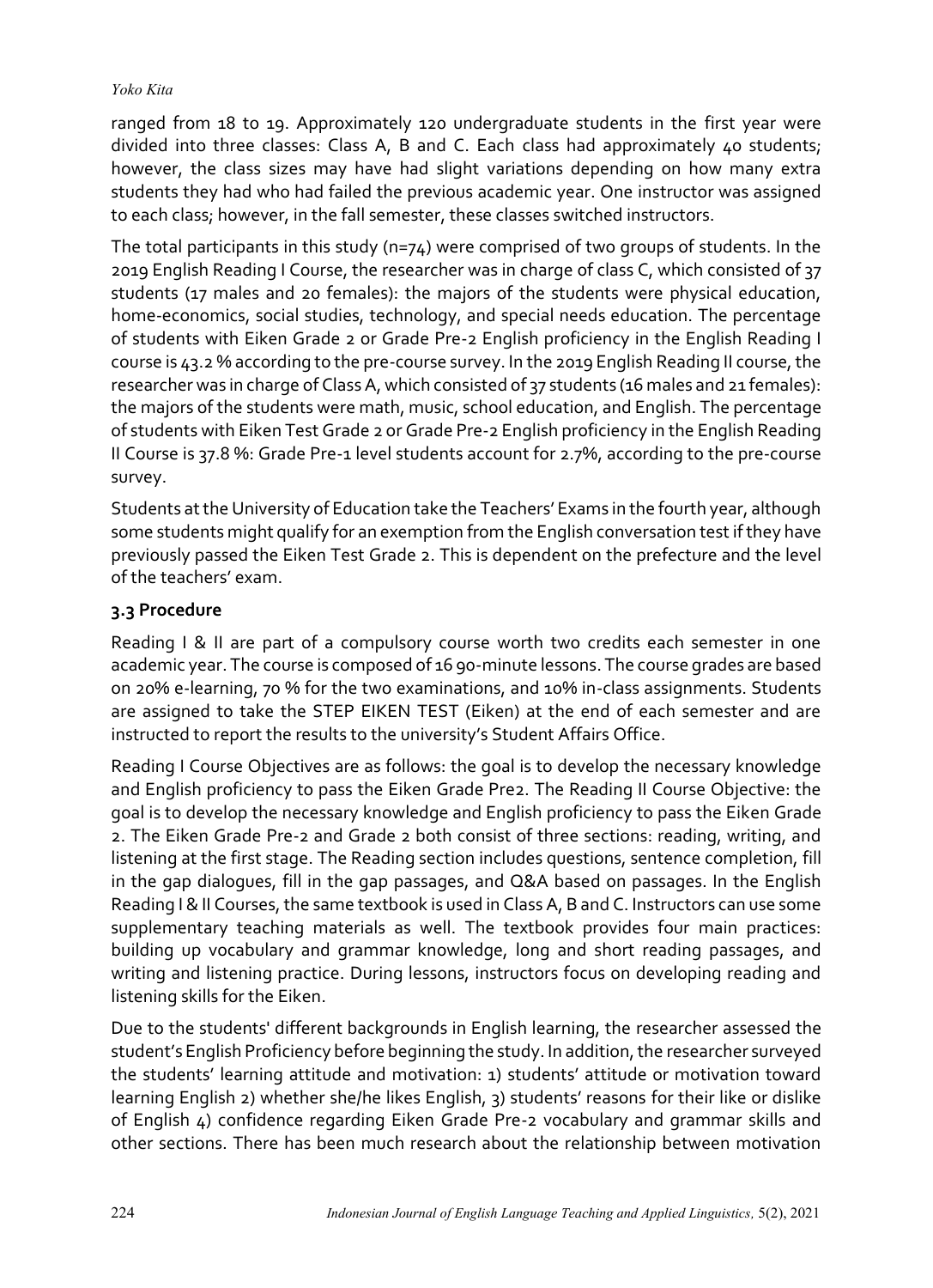and language learning. Research shows that there is a strong correlation between motivation toward English learning and achievement. Students' attitude toward English learning is as important as being familiar with their academic background. Considering those elements when designing a practical lesson is fundamental, which aids students in promoting English proficiency and enhancing their confidence to pass the EIKEN TEST at the end of the course. The researcher utilized Office Forms (Forms) for surveys.

The pre-course and post-course surveys for the English Reading I & II Courses included the following questions: 1) Have you ever taken the Eiken Test? If so, which grade did you take? Which grade do you currently have? 2) Do you like or dislike English? Why do you feel that way? 3) How confident are you for Eiken Grade Pre-2 vocabulary and grammar skills? 4) How confident are you for Eiken Grade Pre-2 long and short passage reading skills? 5) How confident are you for Eiken Grade Pre-2 listening skills? 6) What is your goal for learning English?

As a result of the pre-course survey, the researcher determined that students expect to build up vocabulary and grammar knowledge to cope with the Eiken. Since many of the students' attitudes toward English learning were lukewarm, concrete countermeasures to enhance the students' motivation were definitely required. All students possess smartphones, and during orientation the instructor observed that the students were easily using their smartphones and typing amazingly fast when scanning and sending surveys or looking up vocabulary. Hence, the researcher attempted to conduct vocabulary and grammar quizzes via smartphone when reviewing each lesson. As seen in the literature review (Yamauchi, 2018), game-based classroom response systems could play an important role in helping low proficiency learners by engaging them in learning. Working on the review quizzes generated by Forms could be a small step; however, it could be worth trying. The vocabulary and grammar quizzes are generated based on what students learn in-class. The review quizzes were composed of 10 questions with five multiple-choice questions from lesson  $1$  to 6. From lesson  $7-12$ , the quizzes were composed of 10 questions with fill-in the blanks, which are slightly more challenging than multiple-choice quizzes. The researcher utilized Forms to create review quizzes and a QR code, which allowed students easy access. Students scanned the code with their smartphones using a QR code reader and worked on review quizzes. The students could get feedback in real-time, viewing the grading of the quizzes on their smartphones. In postclass surveys, the researcher added the following questions: 1) How satisfied are you with the review quizzes? 2) How satisfied are you with the use of smartphones for review quizzes inclass? 3) type in Japanese with specific comments on the usage of quizzes via smartphone for reviews.

## **3.4 Data Collection and Analysis**

The researcher conducted the pre-course and post-course assessments using Forms Questionnaires for the survey were created using Forms and its QR code was generated. The instructor projected the code onto a screen, which enabled students to scan the code with their smartphones using a QR code reader. Since Forms is provided by the university and only students are allowed to access the system, all students' responses are automatically archived. The students are not required to type in their personal information; when logging in to the university account, their student ID, first and last name, login and logout time, and course name are automatically archived once students submit their answers to the questionnaire.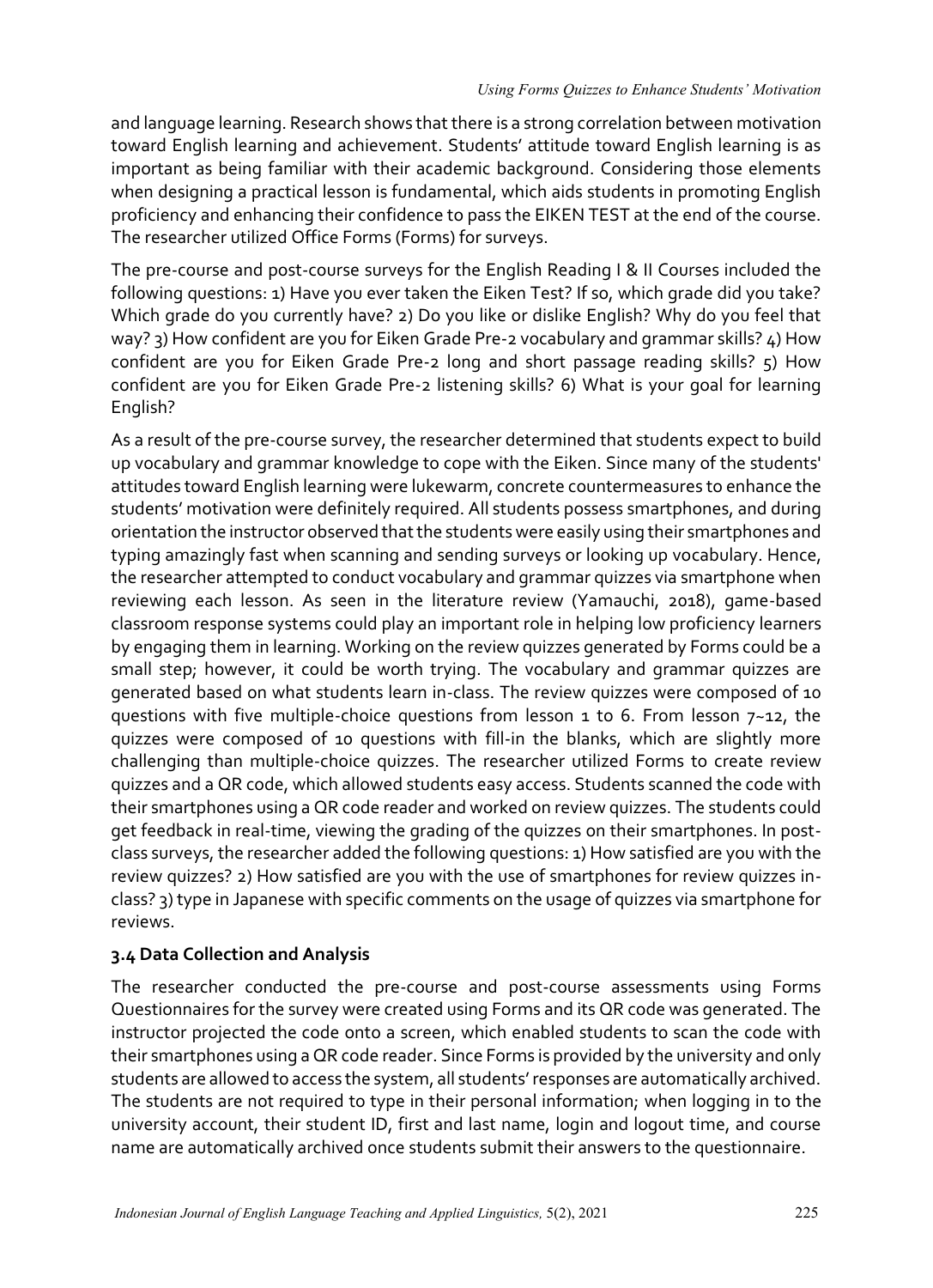In class, Forms was used to create quizzes and generate QR codes with the researcher conducting 15 review quizzes via smartphone per semester. Based on the information of precourse surveys and achievement goals of the course, the researcher attempted quizzes for quick vocabulary and grammar review. As seen in the literature review, it is possible for Forms to be utilized for basic tests and quizzes when setting distribution points and choices of the correct answers.

All responses to surveys and quizzes were automatically collected into charts with real-time response information. Forms allows students to access real-time grading feedback on a scale of 100 points. In addition, students can view the summary of responses, the data based on real-time content generated by them on the screen monitor when the instructor shares the responses in class. The summary of answers is displayed in a clearly labeled pie chart.

Since both students' responses to pre- and post-course surveys and quizzes were automatically archived, the researcher accessed the archived data and downloaded it as Excel sheets to analyze. The downloaded data on the Excel sheets was converted to Tables. The data on the pre- and post-surveys was displayed and analyzed.

## **4. Results and Discussion**

## **4.1 The Utilization of Forms in English Lessons**

Previous researchers (Rylander *et al*., 2018; Amazaki, 2018; Yuji, 2020) have deemed Google Forms practical and easy to use. Similarly, this researcher was able to use Forms to create quizzes and generate QR codes while conducting 15 review quizzes that students were able to access via smartphone. Besides survey tools, the researcher utilized Forms when creating quizzes for quick vocabulary and grammar review.

## **4.2 The perceptions of Liberal Arts English students about using the quizzes via smartphone**

The following is the research question: 1) Did the quizzes help students to build confidence for Eiken Grade Pre-2 & 2 vocabulary and grammar skills?

Graph 1 and Graph 2 present a summary of the results regarding the question "How confident do you feel about Eiken Grade Pre-2 vocabulary and grammar skills?" in Reading Course I. This survey was conducted to measure the improvement in their confidence from 15 periods of lessons for their preparation for the Eiken Test's vocabulary and grammar sections. The pre-course and post-course results are in order and as follows: "I am very confident" 0.0% to 2.7% ; "I have some confidence" 20.6% to 51.4% ; "I am not super confident" 32.4% to 13.5% ; "I am not confident" 29.5% to 24.3% ; "I am not confident at all" 17.6% to 8.1%.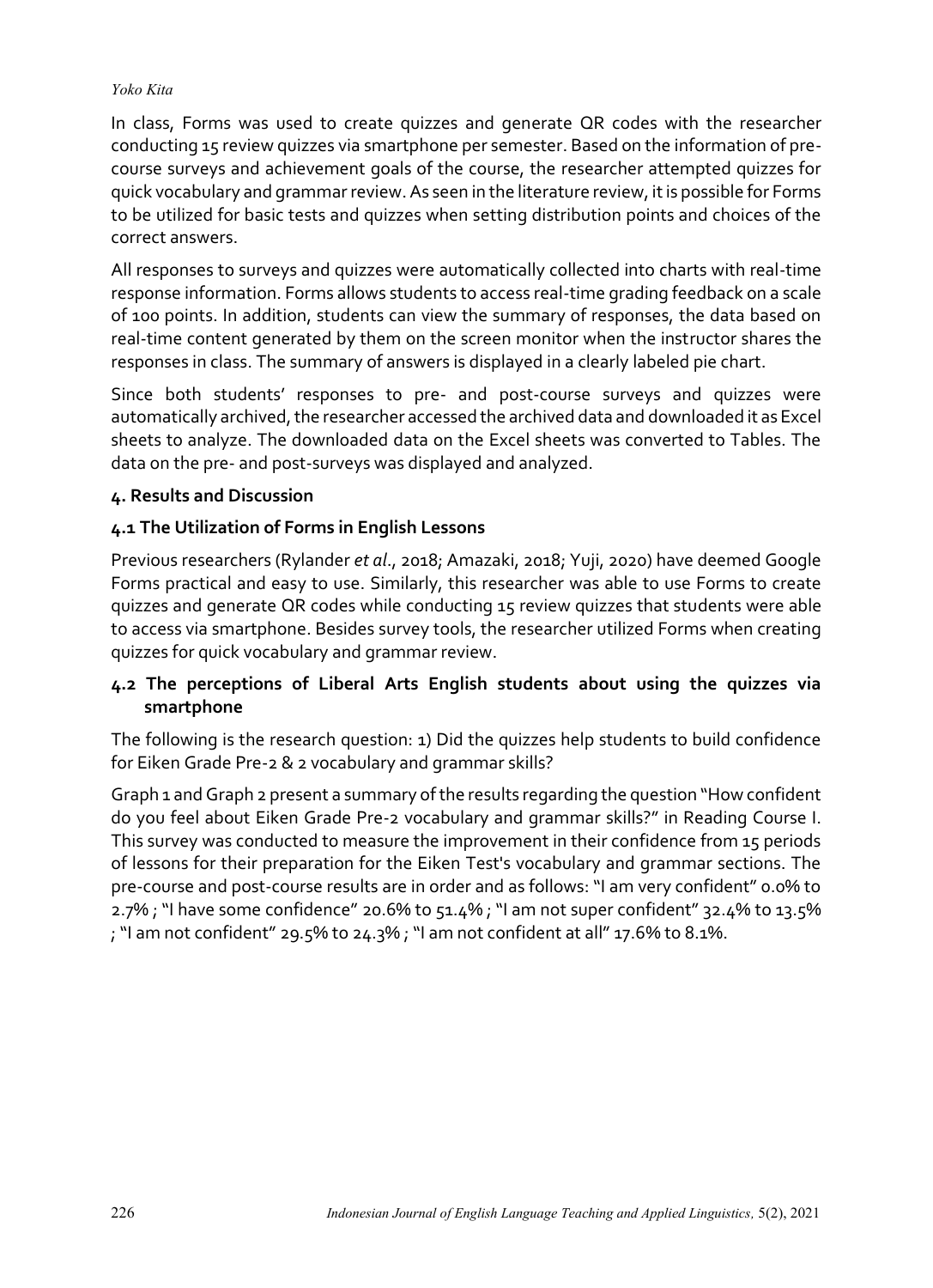



Graph 2 : The level of confidence for Eiken Grade Post-2 vocabulary and grammar skills Pre-course Survey

There is a conceivable reason why the percentage of "I have some confidence" went up from 20.6% to 51.4%. According to the survey conducted at the beginning of the spring semester, approximately 40 percent of students in this course answered "I rather disliked" or "I did not like English at all" (see Table 1), so they might not be motivated to study English while in school. As Yamauchi (2017) and Agawa *et.al* (2011) mentions, students who have failed tests in school and who have a lack of successful experiences in English classes tend to dislike the subject. Those students might have been exposed to unsuccessful learning experiences and become demotivated toward English learning; therefore, they simply did not study harder. While attending the 15 periods of lessons, students were accumulating small but steady successful learning experiences, and they might have gained a certain level of confidence.

Graph 3 and Graph 4 present a summary of results regarding the question "How confident do you feel about Eiken Grade 2 vocabulary and grammar skills?" in Reading Course II. The pre-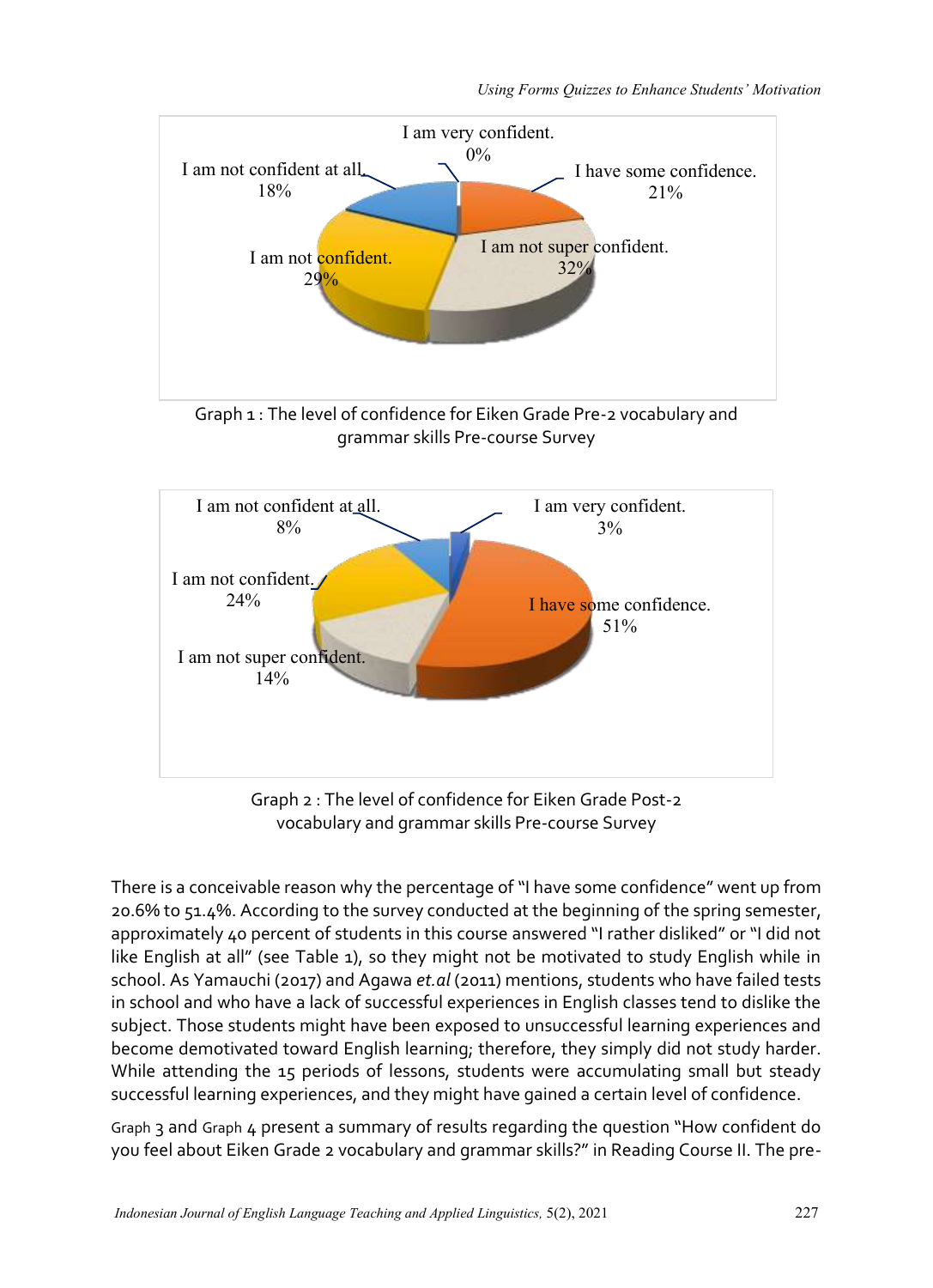course and post-course results are in order and as follows: "I am very confident" 2.8% to 12.1%; "I have some confidence" 5.6% to 12.1%; "I am not confident" 38.1% to 21.2%; "I am not confident at all" 13.9% to 6.1%.





Graph 4 : The level of confidence for Eiken Grade 2 vocabulary and grammar skills Pre-course Survey

The results show students gained confidence for Eiken Grade Pre-2 and 2 vocabulary and grammar skills through 15 periods of lessons. Although the percentage of "I am not confident at all" dropped from13.9% to 6.1%, they indicate the researcher needs to take further measures to increase confidence by building up students' vocabulary and grammar skills.

The following is the next research question: 2) Did the quizzes help to enhance the student's motivation in language learning?

Graph 5 presents a summary of results from the Reading I and II Courses regarding the question "How satisfied are you with the review quizzes?" This question was asked only in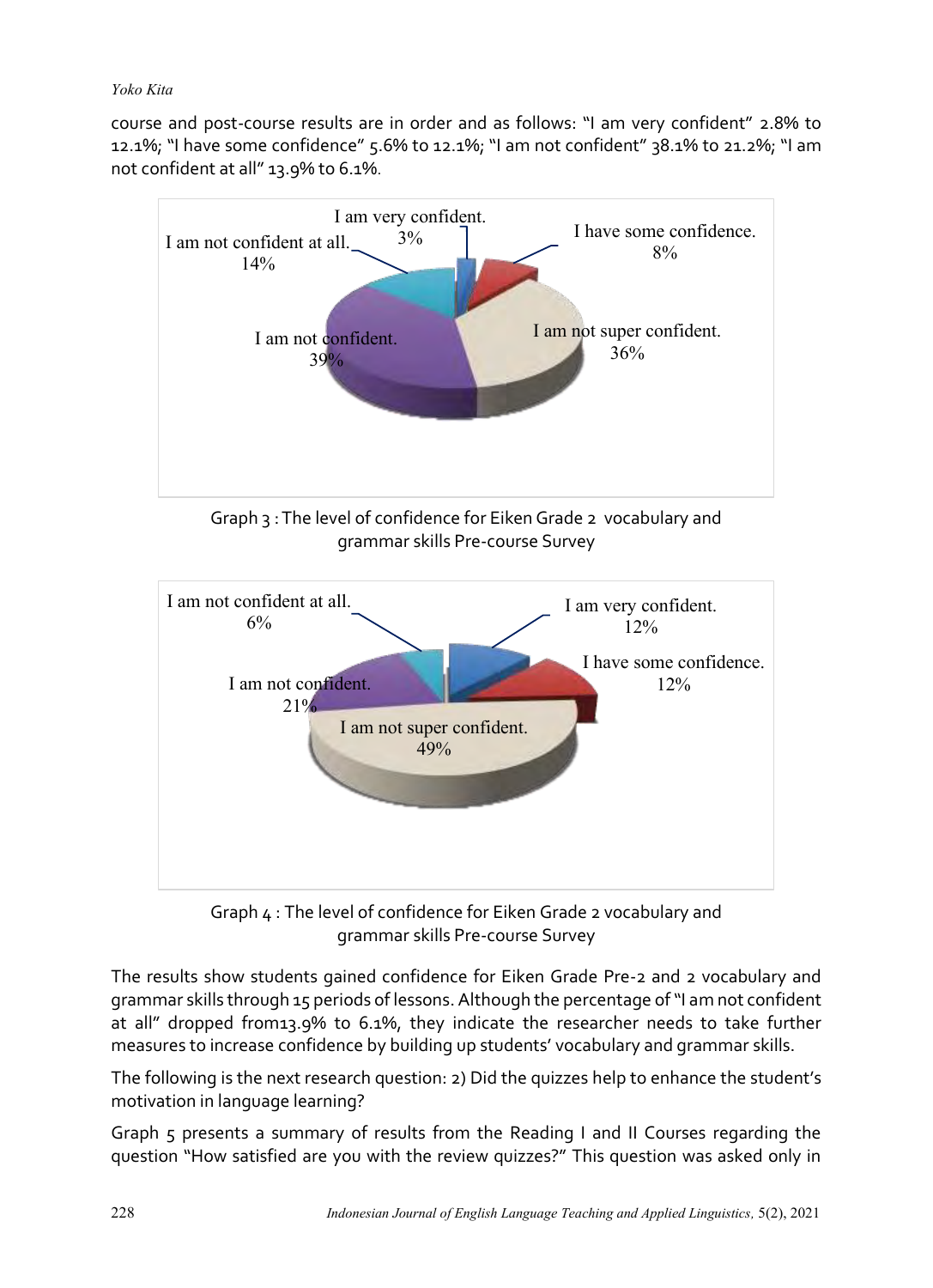post-course surveys to assess whether the vocabulary and grammar quizzes for review were effective. Personal satisfaction could build up self-efficacy and enhance motivation in language learning (Early & Lituchi, 1991; Lee & Bobko, 1994). The result indicates that the students were satisfied overall with the vocabulary and grammar quizzes. The students' opinions collected through Forms surveys seem to support the effectiveness of review via vocabulary and grammar quizzes. These findings concur with the research of Kurasawa (2018) and Milliner & Barr (2017). The extracted comments are as follows:

"It was easy and convenient to review the vocabulary and idioms I just learned.

"It is convenient to work on review quizzes because you just need 5 mins at the end of lessons. "

As previous researchers (Early & Lituchi, 1991; Lee & Bobko, 1994) mentioned, the influence of self-efficacy is as valuable as enhancing motivation toward learning a language. Students' comments also indicated that review quizzes could affect learning motivation:

"It is a good way to review my progress. I thought that I had memorized all the vocabulary and idioms I had learned in the class. However, the results of the review quizzes turned in with my smartphone made me realize that I had not memorized them as well as I had thought."

"When I got a complete score, it filled me with confidence. I felt the sense of a tiny accomplishment, although it was a very small step."

"Seeing the results of my quizzes got me motivated to work harder for the Eiken Test. I really do want to pass the Eiken Test."

These findings concur with the research of Dörnyei (1994); Tsumura (2010); Tsumura (2011); Yoshida (2009); Yamato & Mikami (2012). The vocabulary and grammar review quizzes were simple and had game-element activities, as suggested by Yamauchi (2018), which seemed to provide students with small successful learning experiences during the 15 periods of lessons.





The following is the last research question: 3) did the quizzes help students to like English better than before?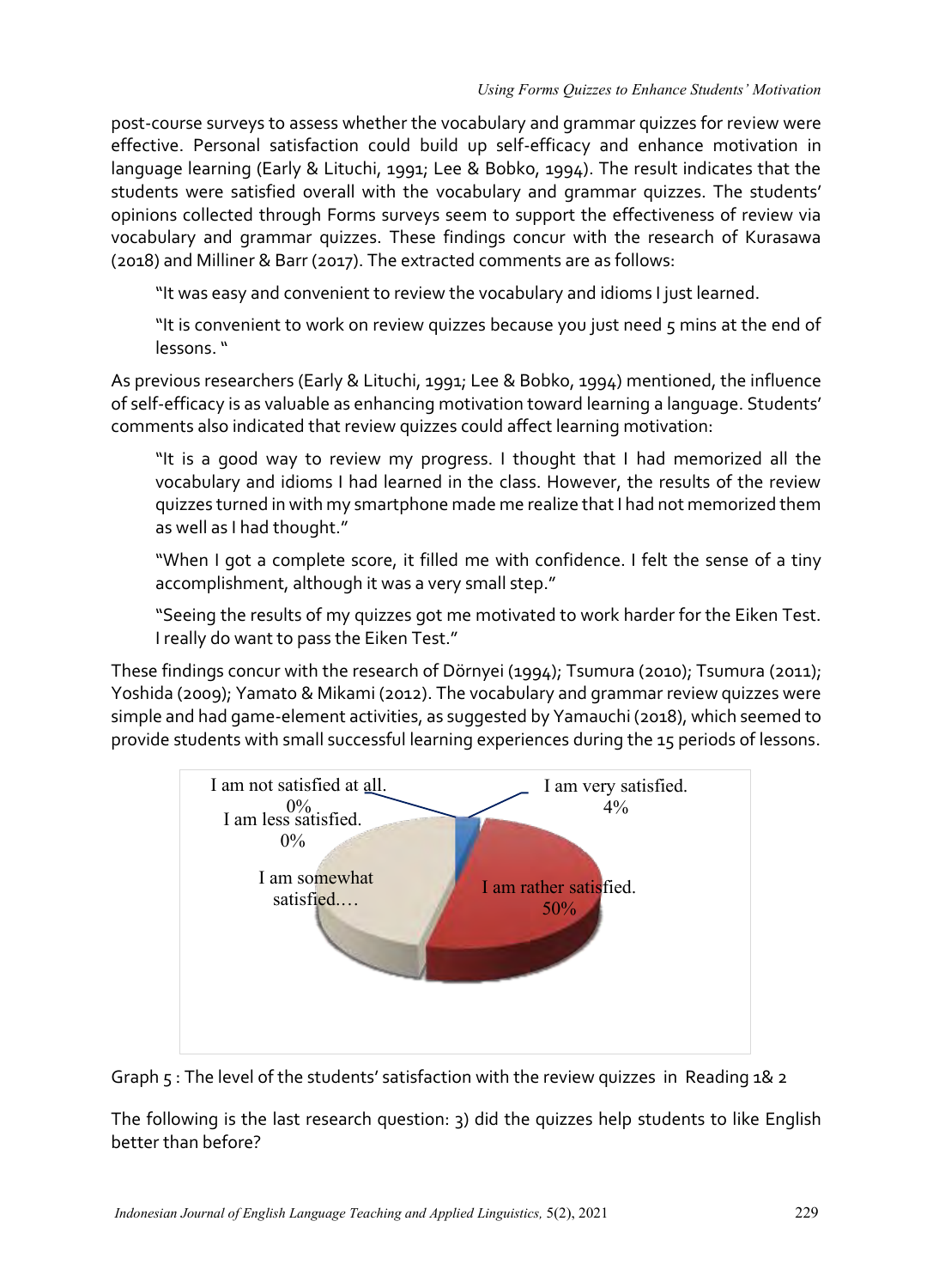The following four tables show the students' attitude toward English. This survey intended to measure emotional changes, if any, in the students after the 15 periods of lessons. Table 1 and Table 2 present a summary of results regarding the question "Do you like English?" in Reading Course I.

| l able 1: Students' attitude toward English Pre-course Survey |                      |  |
|---------------------------------------------------------------|----------------------|--|
| The degree of preference                                      | <b>Response Rate</b> |  |
| I like English very much.                                     | $2.7\%$              |  |
| I rather like English.                                        | 40.5%                |  |
| It is ok.                                                     | 16.2%                |  |
| I rather dislike English.                                     | 29.7%                |  |
| I don't like English at all.                                  | 10.8%                |  |

| Table 1: Students' attitude toward English Pre-course Survey |
|--------------------------------------------------------------|
|--------------------------------------------------------------|

| Table 2: Students' attitude toward English Post-course Survey |
|---------------------------------------------------------------|
|---------------------------------------------------------------|

| The degree of preference     | <b>Response Rate</b> |
|------------------------------|----------------------|
| I like English very much.    | 5.6%                 |
| I rather like English.       | 41.7%                |
| It is ok.                    | 33.3%                |
| I rather dislike English.    | 16.7%                |
| I don't like English at all. | 2.8%                 |

Table 3 and Table 4 present a summary of results regarding the question "Do you like English?" in Reading Course II.

| The degree of preference     | <b>Response Rate</b> |
|------------------------------|----------------------|
| I like English very much.    | 13.8%                |
| I rather like English.       | 22.2%                |
| It is ok.                    | 19.4%                |
| I rather dislike English.    | 36.1%                |
| I don't like English at all. | $8.3\%$              |
|                              |                      |

Table 3 : Students' attitude toward English Pre-course Survey

| Table 4 Students' attitude toward English Post-course Survey |  |
|--------------------------------------------------------------|--|
|--------------------------------------------------------------|--|

| The degree of preference     | <b>Response Rate</b> |
|------------------------------|----------------------|
| I like English very much.    | 17.6%                |
| I rather like English.       | 41.2%                |
| It is ok.                    | 29.4%                |
| I rather dislike English.    | $5.9\%$              |
| I don't like English at all. | $5.9\%$              |

The results show the students' attitude becoming more positive toward English through 15 periods of lessons. In Reading Course II, students have a positive attitude toward English from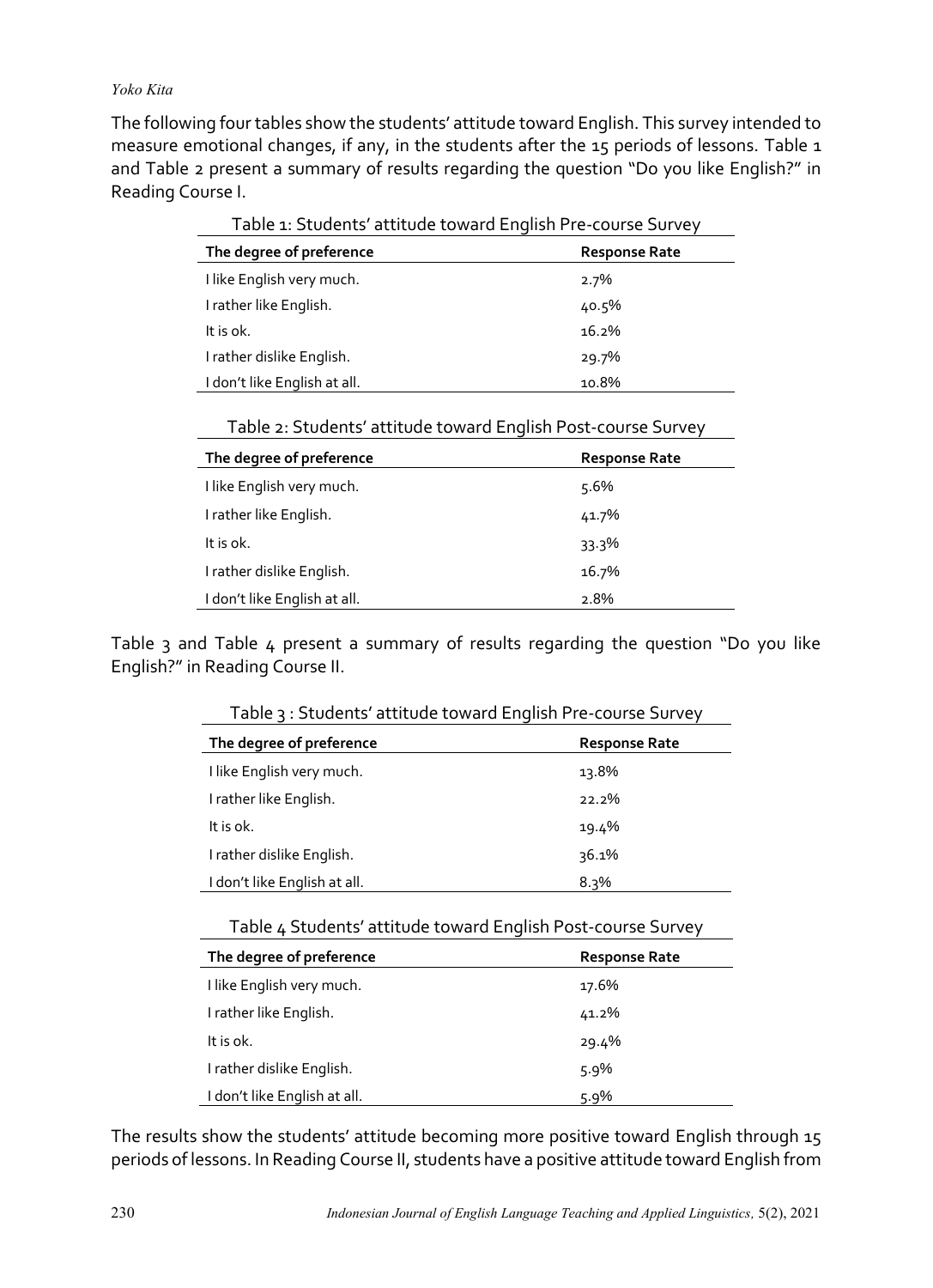the beginning; however, the percentage of students that responded "I rather dislike English" dropped all the way to 5.9%.



Graph 6 presents a summary of results from the Reading I and II Courses regarding the question "How satisfied are you with the use of smartphones for review quizzes?" This question was asked only in post-course surveys to assess if the usage of smartphones for review quizzes of vocabulary and grammar was effective. The results indicate that the students were satisfied overall with the smartphone usage for the vocabulary and grammar quizzes. The students' opinions to support this data is presented at the end of this section.

Regarding classroom style, smartphone usage for review quizzes, and motivation toward English lessons, the researcher collected students' comments. These findings are in line with previous research regarding the effective usage of smartphones in language learning (Yamaguchi, 2017; Ishihara, 2019; Mabushi, 2020). Many students appeared satisfied with the usage of smartphones for review quizzes:

"It is easy to access with my smartphone in order to take review quizzes.

It is a convenient way to review because I get my score right after I answer the questions."

"Once I answered all questions, I could get my score immediately, which is very convenient."

Templin (1999) mentions an important factor -- the relationship between self-efficacy and language learners' grades. The students' comments indicate the effect.

"I can get the results of my test (quizzes) immediately so I know what vocabulary I should work on for the tests. When I got full marks,100 points, it filled me with confidence."

By contrast, the researcher also received some comments from students not satisfied with the usage of smartphones for review quizzes.

"I sometimes forgot to bring my smartphone to class. I had to use my friend's smartphone. I did not like it."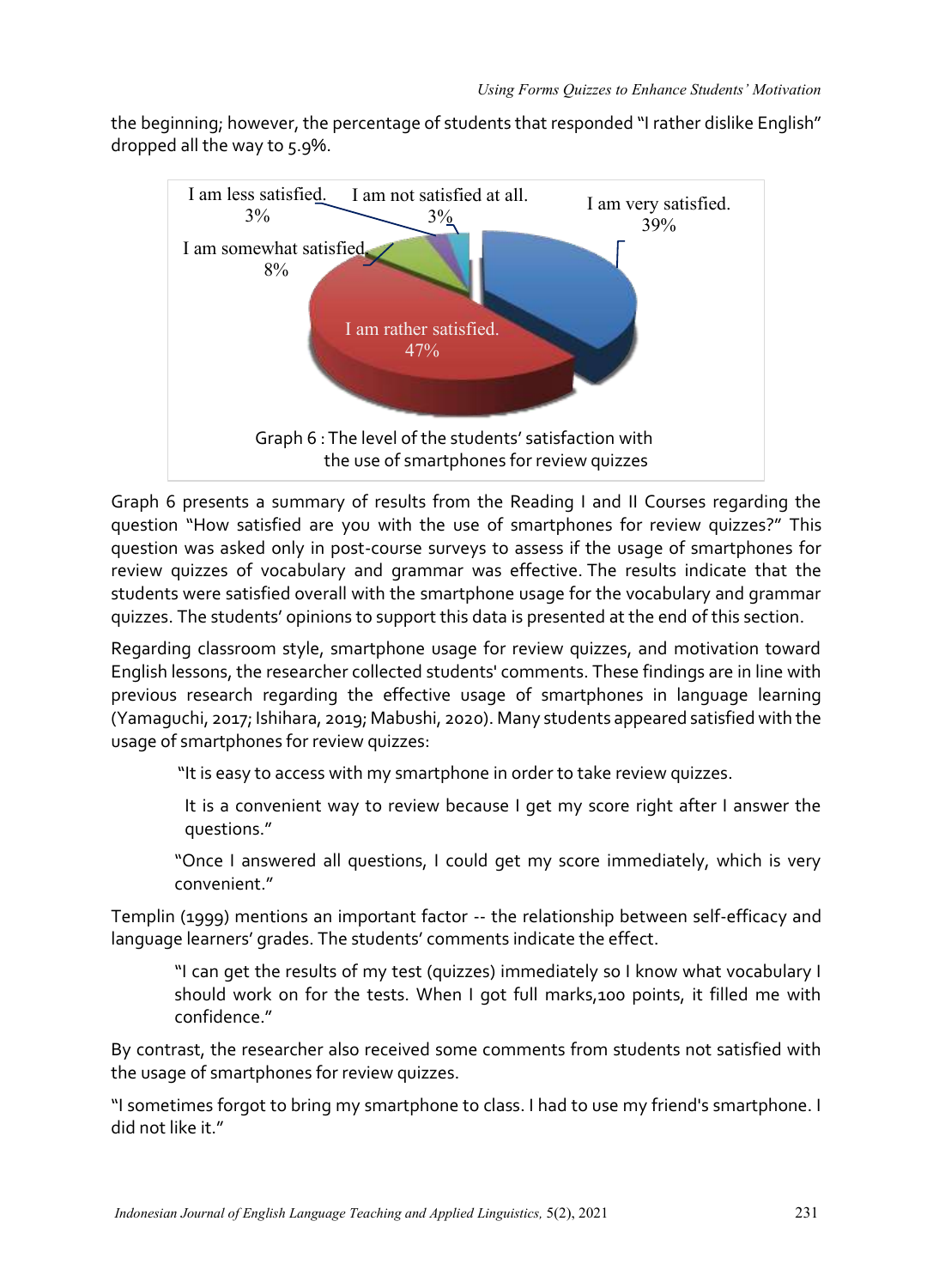"I was not so happy when typing words in English, I prefer multiple choice. Typing words in English was pretty difficult for me."

As Agawa *et.al* (2011) mentioned, the researcher has to be careful about the students' aversion to making an effort. This is a manifestation of an insufficient preliminary survey about students' fundamental ICT literacy. In considering any ICT usage in the classroom even that of smartphones, the researcher should have grasped the students' ICT literacy.

In this study, there are notable limitations. The researcher would have liked to have presented the data of how many students passed the Eiken as a result of the lessons; however, due to personal information protection, we could not access this data. Another issue is that the results of the surveys were still insufficient. Despite the fact that the comparisons between tables (see Table 1, 2,3, 4) seemed to illustrate students' attitudes toward English improved, the researcher saw limitations of the analysis. There was no way to directly correlate the results with having enhanced the student's motivation in learning English. Asked about the drawbacks of this study, the researcher would mention the difficulty of assessing students' degree of motivation and satisfaction accurately as a percentage that convinces all researchers. It could be a consideration for future research in the collaboration of ICT usage and language education.

## **5. Conclusion**

In this study, the researcher attempted to utilize smartphones and Forms in creating vocabulary and grammar review quizzes as effective usage of ICT in English lessons. The researcher used Forms to create 15 review quizzes, generate QR codes and collect data on the result of the quizzes. In reply to the first research question, we can utilize Forms efficiently to implement quizzes as well as collect survey data. The researcher's suggestions could be applied to other language activities besides vocabulary and grammar quizzes. In answering the second research question, students showed affirmative responses to being engaged in review quizzes via smartphone. According to the survey results, it is indicated that the students' satisfaction with the use of smartphones for review quizzes is relatively high. The researcher also received positive opinions regarding the utilization of review quizzes via smartphone. The conceivable reason to support this is the following. The grading feedback is in real-time and simple. Additionally, it has game-element activities which could be dealt with by students at different levels of proficiency. Regarding the enhancement of student's motivation in learning a language, the surveys as the result of 15 periods of lessons showed an improvement in their confidence. Students left positive comments mentioning that an accumulation of small but steady successful learning experiences enhanced their motivation toward learning. Indeed, they were motivated to study harder to pass the Eiken test. Nonetheless, further study is needed for appropriate assessments of students' degree of motivation enhancement.

In language learning, motivation is considered an important factor to be a successful learner. The researcher concludes that it is important to make the best use of ICT to enhance students' motivation in language learning. The emerging growth of Information and Communication Technology has been offering multiple options for language learning. We have been seeing more and more free downloadable smartphone apps which students can utilize in their language learning. In this study, the effective usage of Forms, which the university provided,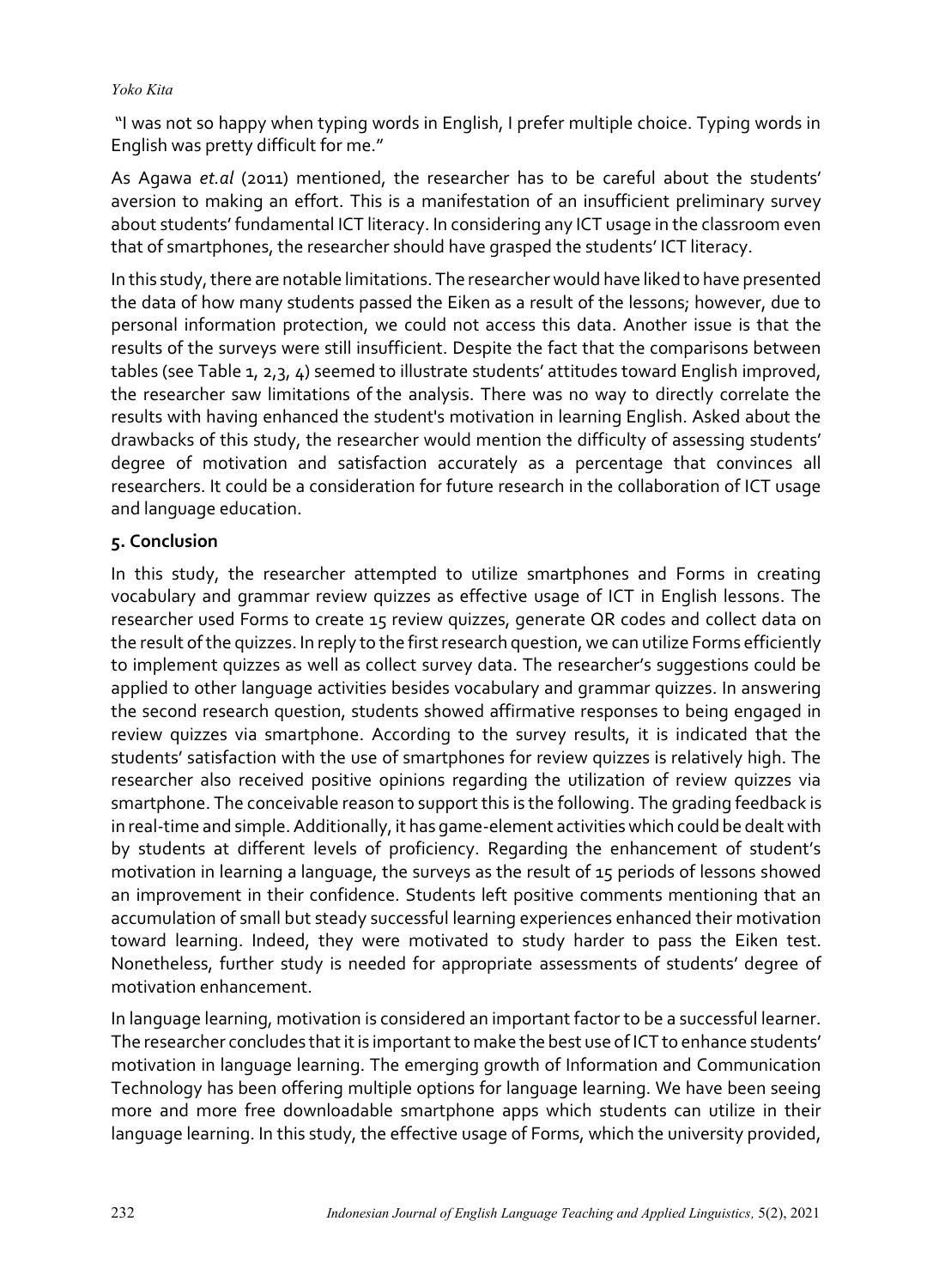assisted by smartphones in language learning was examined. In the future, the researcher will address the efficient usage of social media apps on smartphones in language learning.

### **References**

- Academic eXchange for Information Environment and Strategy. (2019). *Research on the Utilization of ICT in Higher Education Institutions: Report of the investigation*. https://axies.jp/\_media/2020/03/2019\_axies\_ict\_survey\_v2.1.pdf.
- Agawa, T., Abe, E., Ishizuka, M., Ueda, M., Okuda, S., Carreira-Matsuzaki,, J., Shimizu, S. (2011). Preliminary study of demotivating factors in Japanese university English learning. *The Language Teacher the Language Teacher 35.1*, *35*(1), 11. https://doi.org/10.37546/jalttlt35.1-2
- Agca, R. K., & Özdemir, S. (2013). Foreign language vocabulary learning with mobile technologies. *Procedia - Social and Behavioral Sciences*, *83*, 781–785. https://doi.org/10.1016/j.sbspro.2013.06.147
- Amazaki, M. (2018). A students' attendance system using smartphones: Management OneDrive and Google Forms. *Journal of Information Education, Aichi University*, *43*, 25– 39.
- Dörnyei, Z. (1994). Motivation and motivating in the foreign language classroom. *The Modern Language Journal*, *78*(3), 273–284. https://doi.org/10.1111/j.1540-4781.1994.tb02042.x
- Earley, P., & Lituchy, T. (1991). Delineating goal and efficacy effects: A test of three models. *Journal of Applied Psychology,* 76(1), 81–98. https://doi.org/10.1037/0021-9010.76.1.81
- Hinkelman, D., Okuda, O., Johnson, A., Ishikawa, S., & Grose, T. (2008). Mobile phone technology integration into open source LMS for university general Education classes in Japan. *Journal of the Society of Humanities,Sapporo Gakuin University*, *83*, 173–202.
- Houser, C., & Thornton, P. (2004). Japanese college students' typing speed on mobile devices. *Proceedings of the 2nd IEEE International Workshop on Wireless and Mobile Technologies in Education*, 19–31.
- Ishihara, T. (2019). English language learning enhanced with smartphone. *Mejiro University Departmental Bulletin Paper*, *25*, 47–52. http://id.nii.ac.jp/1514/00001565.
- Kaya, T. (2020). ICT-enhanced English learning methods for Japanese university students. *Intercultural Communication Review*, 18, 91–104. http://doi.org/10.14992/00019162.
- Kita, Y. (2019). A study of class observation in elementary and junior high language education using AR: Active learning and effective feedback. *Journal of Information Education, Naruto University of Education*, 16,17-20. http://doi.org/10.24727/00028465.
- Kita, Y. (2020). A study on effective usage of ICT in reflection: An approach to the practice of English lessons. *Journal of Information Education, Naruto University of Education*, 17,54- 57. http://doi.org/10.24727/00028606.
- Kurasawa, T. (2018). Usage of the "Google Apps" for educational purposes(2)Google Forms. *Journal of Information Education, Shiraume Gakuen University, Junior College*, *21*, 33–40.
- Lee, C., & Bobko, P. (1994). Self-efficacy beliefs: Comparison of five measures. *Journal of Applied Psychology*, 79(3), 364–369. https://doi.org/10.1037/0021-9010.79.3.364
- Mabushi, K. (2020). Development of an English learning app and its evaluation. *Bulletin of School of Professional Development in Education (SPDE), Nara University of Education*, *12*,  $1 - 10$ .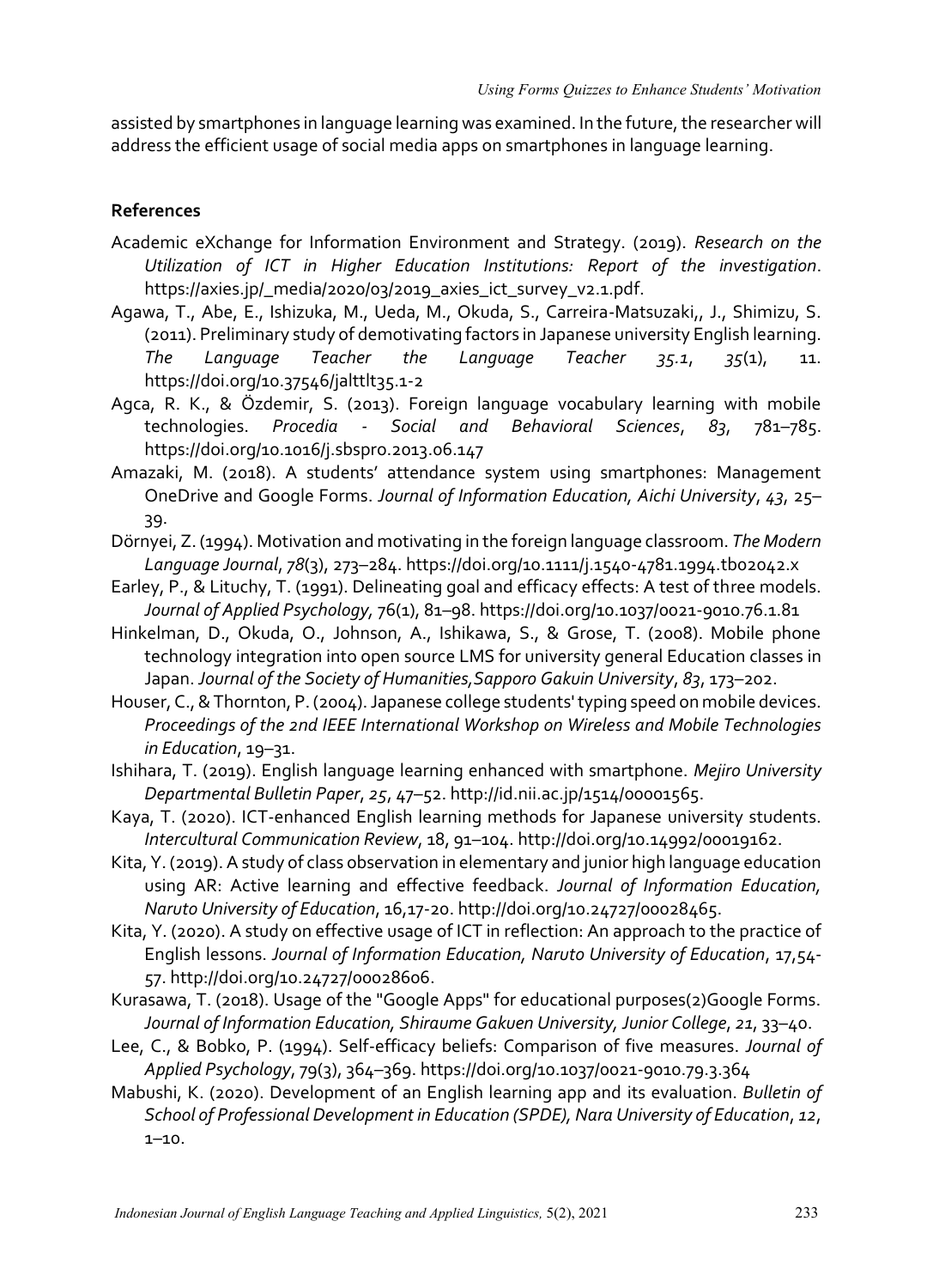- MEXT. (2017). *The Revision of the Courses of Study for Lower Secondary School*. Retrieved from https://www.mext.go.jp/component/a\_menu/education/micro\_detail/\_\_icsFiles/afieldfil e/2019/03/18/1387018\_010.pdf.
- MEXT. (2018). *ICT utilization instruction improvement training implementation model for "improvement of ICT utilization instruction" of elementary, lower secondary school and secondary school teachers with new learning guidelines*. https://www.mext.go.jp/component/a\_menu/education/micro\_detail/\_\_icsFiles/afieldfil e/2018/09/07/1408990\_1.pdf.
- Microsoft. (2020). *Microsoft Forms*. Retrieved from https://support.microsoft.com/jajp/forms.
- Microsoft. (2020). *Microsoft Forms - Easily create surveys, quizzes, and polls.* Retrieved from https://forms.office.com/.
- Milliner, B., & Barr, B. (2017). Computer-assisted language tests for the English classroom: Blackboard® tests and Google Forms. *The Center for ELF Journal*, *3*, 67–79. https://doi.org/info:doi/10.15045/ELF\_0030107
- Mobile Society Research Institute. (2019). *mobile white paper 2019*. Retrieved from https://www.moba-ken.jp/whitepaper/wp19.html.
- Nakamura, M., & Nakamura, M. (2019). Aggregation of lesson questionnaires. *Bulletin of Hiroshima Kokusai Gakuin University*, *52*, 37–41.
- Nakata, M. (2020). Active learning using ICT ── Examples of ICT use──. *Bulletin of Hiroshima Jogakuin University*, *67*, 1–11.
- Nishiwaki, K. (2019). Utilization of ICT at the beginning and end of one unit of English class. *Aichi Bunkyo University Educational Research*, *10*, 9–18.
- Oshikiri, T. (2020). *Survey results of SNS usage rate and PC smartphone penetration rate of college students*. https://www.cuttysark.co.jp.
- Rylander, J., LeBlanc, C., Lees, D., Schipperr, S., & Milne, D. (2018). *Validating classroom assessments measuring learner knowledge of academic vocabulary*. http://hdl.handle.net/2433/231228.
- Sung, K., & Poole, F. (2017). Investigating the use of a smartphone social networking application on language learning. *The JALT CALL Journal*, *13*(2), 97–115. https://doi.org/10.29140/jaltcall.v13n2.214
- Takiguchi, H. (2018). The learning effect of ICT in Japanese university English education. *Surugadai University Studies*, *56*, 119–132.
- Templin, S. A. (1999). The relationship between self-efficacy and language learners' grades. *JALT Journal*, *21*(1), 112–124.
- TesTee. (2020). *Survey on personal computer and internet literacy*. Retrieved from https://lab.testee.co/pc-result\_2020.
- Tsumura, S. (2010). A study on demotivating factors: in relation to students' likes and dislikes of learning English? *The Osaka Syogyo Daigaku Ronshu*, *5*(5), 27–42.
- Tsumura, S. (2011). Relationship between self-esteem and demotivating factors in English learning. *JALT2010 Conference Proceedings*. https://jalt-publications.org/files/pdfarticle/jalt2010proc-79.pdf.
- UNSER-SCHUTZ, G. (2019). Preparing to switch your classroom: Creating and using online lessons. *Journal of Institute of Psychology, Rissho University*, *17*, 35–41.